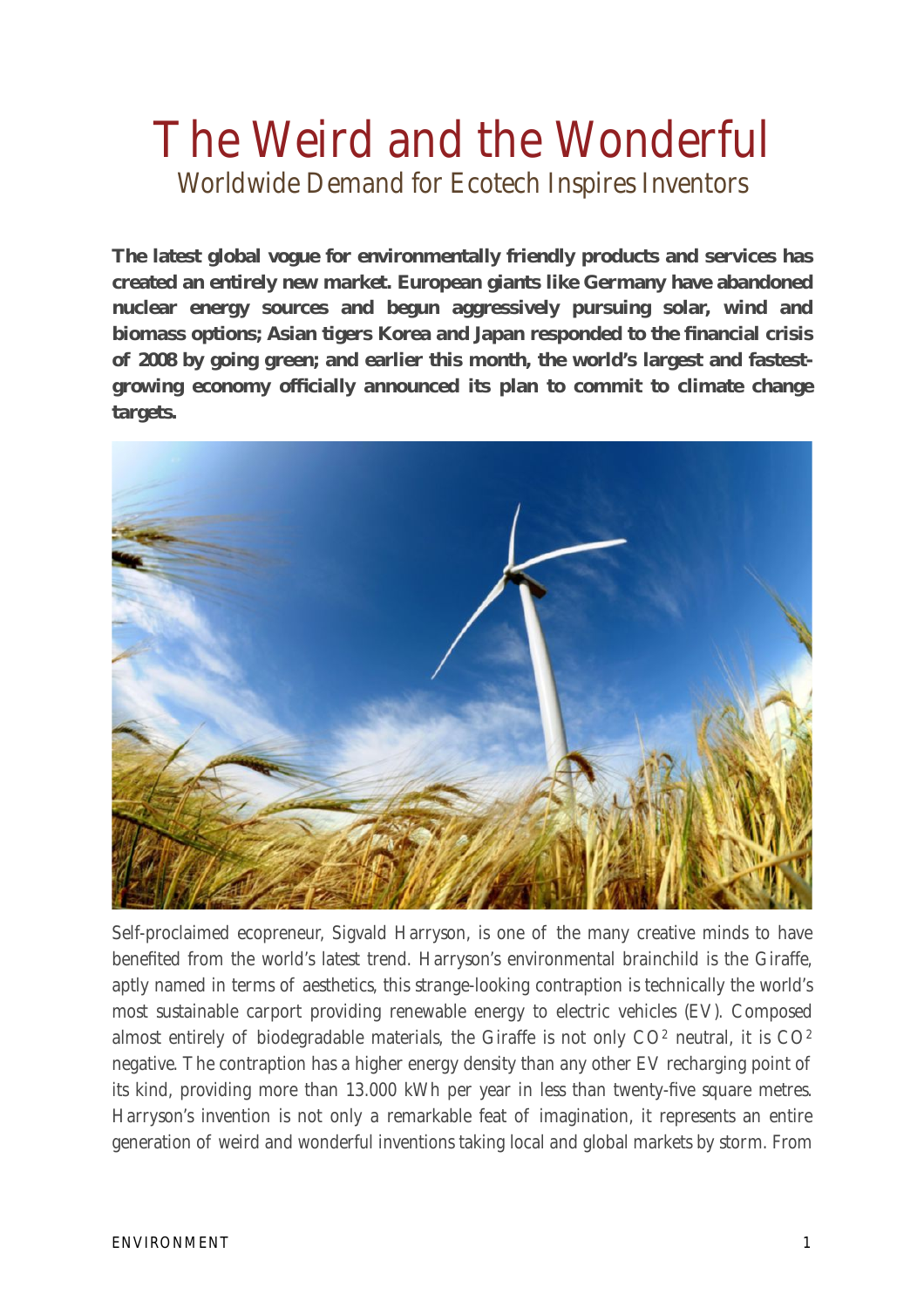solar-powered phone chargers to pedal-powered electric bikes, the world seems ripe and ready for such innovations, wherever they may come from.

Having travelled between the extremes of the class spectrum, from a diminutive agricultural community off the coast of Sweden, to the highly-strung highly-paid lifestyle of a corporate consultant, Harryson found both peace and prosperity in the pursuit of his renewable energy dream.



**I sold the villa and moved my Family to Malmö in Sweden. My collection cars were sold off and my savings went instead into a new company born on May 5th, 2010: InnoVentum - with the mission to give green Power to the People.**

Sigvald Harryson, (Hong Kong, 2014)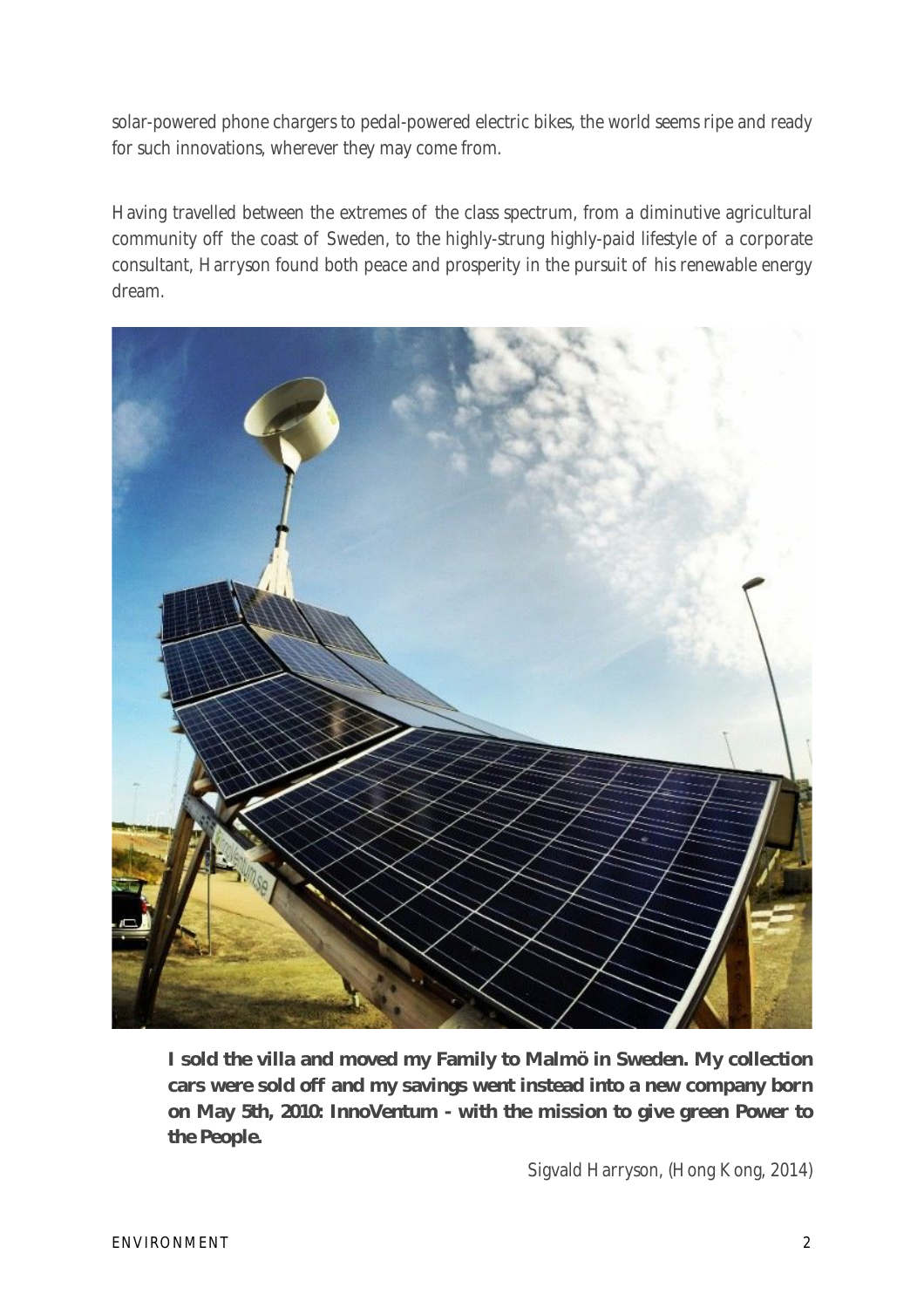Using his previous corporate success story as a platform, Harryson and his team set out to create breakthrough innovations aiming to be more environmental friendly and resourceefficient than any other competing product.

The Giraffe featured at the APAC Innovation Summit earlier this month in Hong Kong, aiming to penetrate the parallel markets of the Special Administrative Region and the vast Mainland. With a professional history punctuated by regular academic investigations into the development of Asian markets, it would seem that Harryson is perfectly poised to take the region by the horns.



**The interest to invest in renewable energy is quite limited in Europe and the ability to think big is growing small. Therefore, I turn to Hong Kong and China as a major growth opportunity for InnoVentum.**

Sigvald Harryson, (Hong Kong, 2014)

Though his zeal and charisma are boundless, how realistic is the outlook for the Giraffe in Mainland China? How dependent is this success upon appropriate marketing, and localised research and development?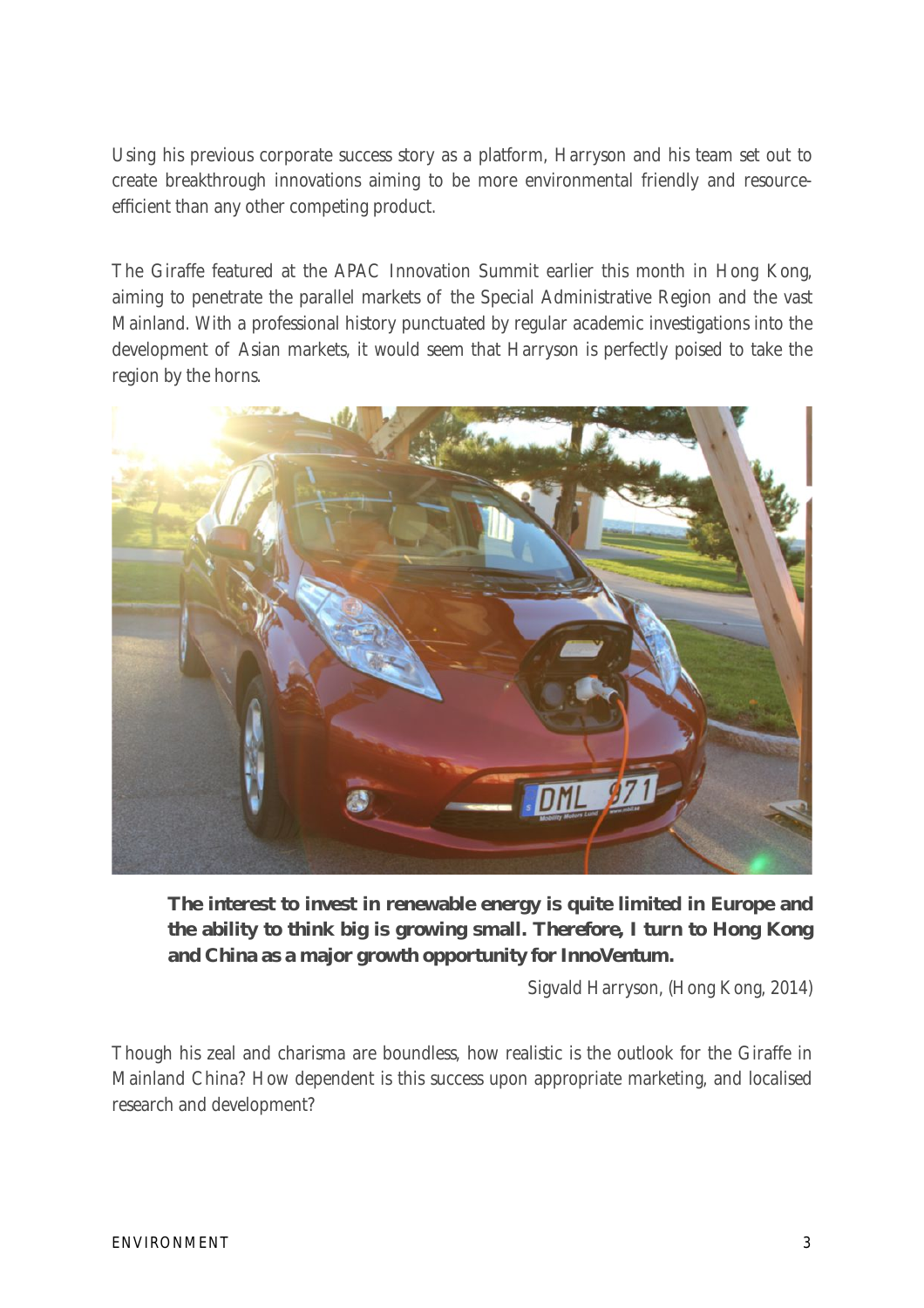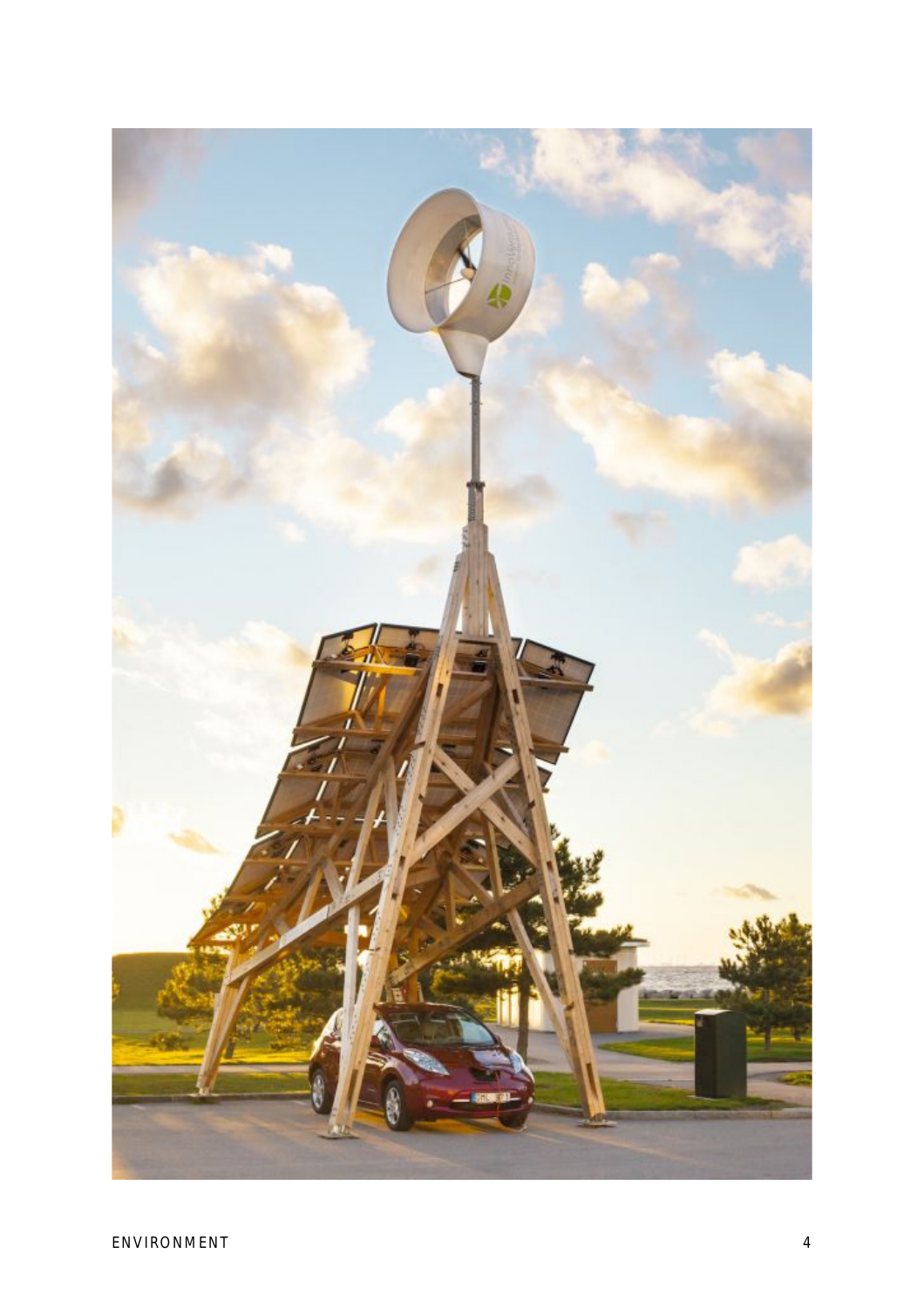Over the last five years, China's thirst for foreign technology has inspired a series of preferential policies targeting key strategic industries. Though large, patent-dependent technology firms may be discouraged by the country's notoriety for intellectual property rights (IPR) infringements, this investment climate creates unique opportunities for techintensive start-ups.

The peculiarities of the Chinese market make it a vibrant playground for technology start-ups and innovative entrepreneurs. The make-or-break environment of more mature markets like in Europe or the United States are less relevant in the Chinese case. There is more of a makebreak-make-again approach taken by small and medium-sized enterprises (SMEs), with less capital-intensive investments necessary to make a modest breakthrough in a local market.[2]

**If you're an engineer with an idea and you're waiting five days or two weeks to test it, that's no way of being creative. When you're creative you want to try an idea and move on to the next idea and then the next idea. That's the kind of dynamic flow that's possible in Shenzhen that's not possible in the United States.**

Will Canine, Co-founder of OpenTrons (Shenzhen, 2014)

However, localisation is key.

In many cases, SMEs and start-up endeavours fall flat after the first few months because they failed to localise their mindset. One economic trend that could counteract this initial lack of local market knowledge is the ready availability of highly-qualified, low-cost researchers. Though prices on the factory floor are rising dramatically, as demand for vocational skills soars in the wake of a changing demographic situation, the country has a serious surplus of university-educated jobseekers.[3] In this way, start-ups and technology companies can invest in highly-skilled researchers before committing to production in China, at a relatively low cost. Understanding the immediate local market, rather than the vast and variable national Chinese market, is vital to survival.

A further perk of the localised approach is taking advantage of regional preferential policies. In the southern city of Shenzhen, Guangdong Province, the local government has established an entrepreneur hub for start-ups in strategic industries seeking subsidies and support. The Qianhai Shenzhen-Hong Kong Youth Innovation and Entrepreneur Hub targets young entrepreneurs aged between 18-45 with rent waivers and tax exemptions. The Hub also benefits from liberalised internet access, making it an attractive option for Hong Kong and foreign enterprises.[4] Aiming to incubate potential technology successes, the Shenzhen Hub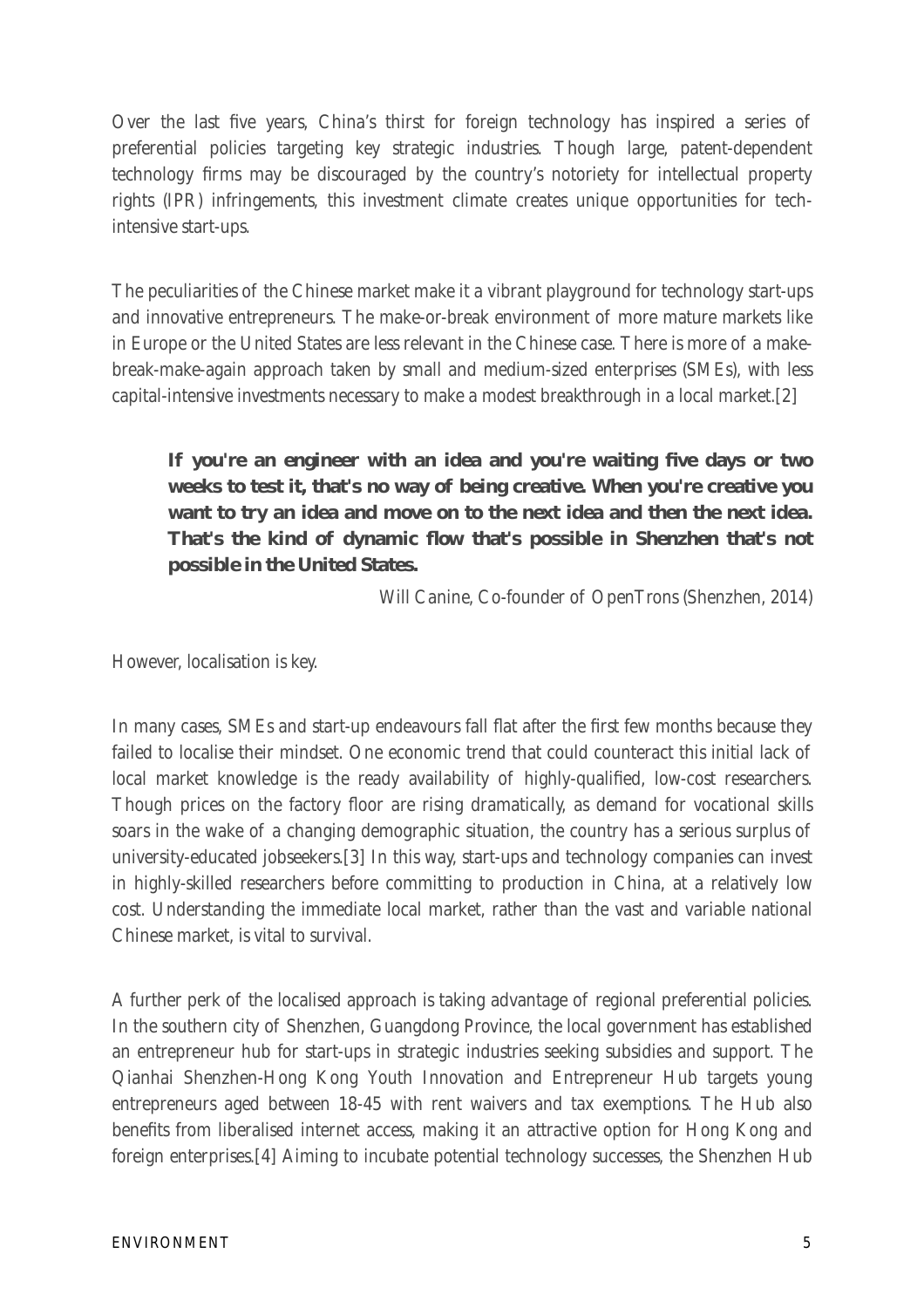offers interesting incentives to innovators in software, hardware and environmental technology sectors.

## So what about the Giraffe?

China's overall investment climate for environmental technology start-ups and innovations is ideal, but how will the Giraffe appeal to the Chinese consumer market? The Chinese consumer market for automobiles is still developing, making consumer acceptance of new products relatively high compared to more mature markets, like the United States. [5] Therefore, as a consumer base for EVs emerges in China, as will a market for related innovations and products. The novelty appeal of the Giraffe could make it stand out from competitors. However, the lack of connection with an established, foreign auto-brand may prove detrimental. Brand-awareness in China is rising rapidly. Growing consumer loyalty in the auto-industry is pushing automakers to abandon concerns over joint-venture technology share in favour of promoting brand loyalty. How would the Giraffe stand against the branding power of an established multinational automaker like BMW?



When adequately localised, the unique brand appeal of the Giraffe may gain momentum over established auto-brands. Chinese consumers often respond to the biggest, the best and the most brazen; particularly in densely populated urban regions, the Giraffe would certainly be a statement. Considering the investment that an electric vehicle represents, the targeted consumers would likely be among the wealthy elite of China's environmentally-conscious consumers. In this case, the Giraffe would have to adapt to its consumer base, and become sleeker, sexier and generally more marketable in a high-cost, fast-fashion environment.